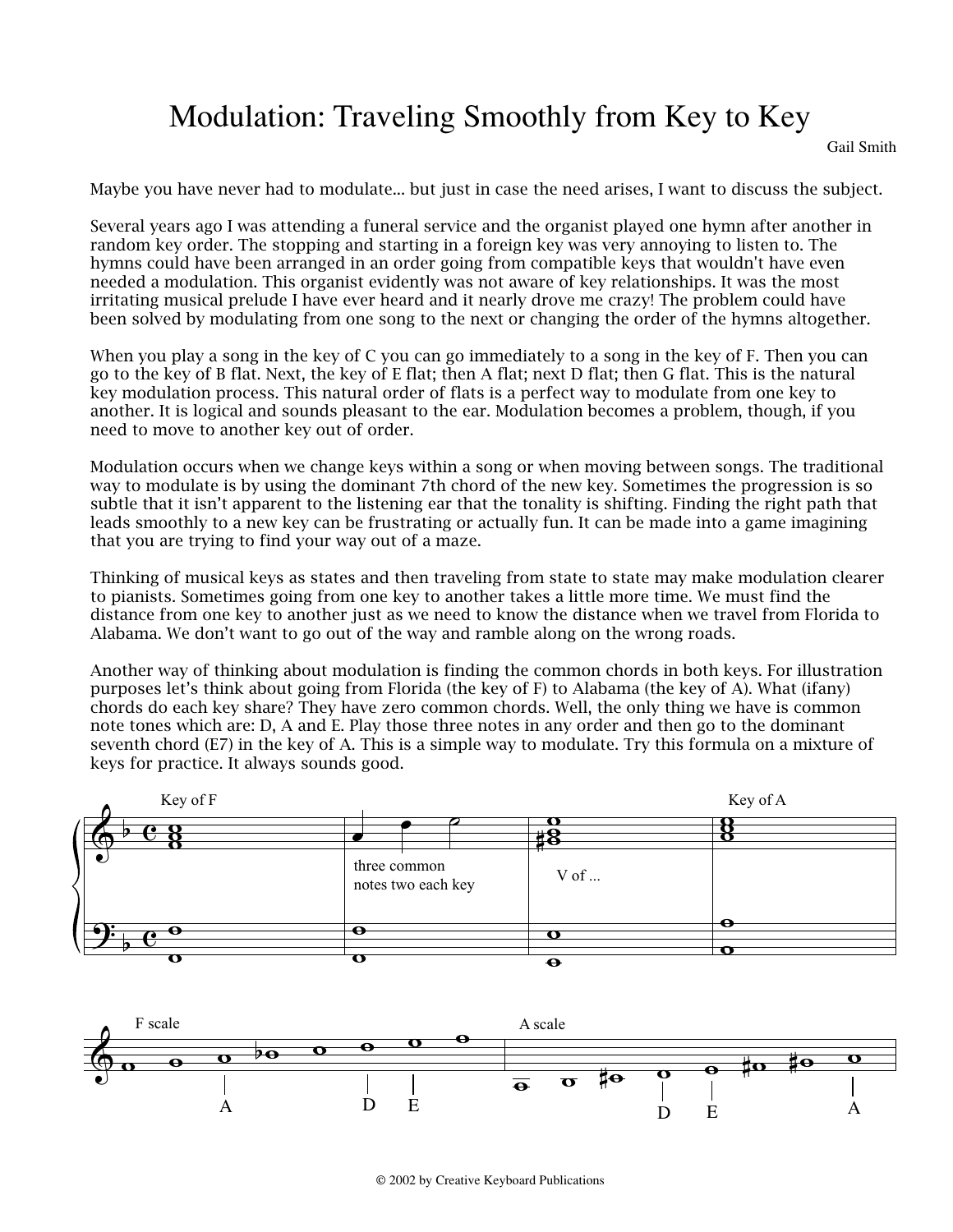Find several piano solos in different keys. Place them from lowest to highest keys. Imagine having to go from the key of B flat to F minor in two measures. One solution is to go to the ii chord of the new key from the old key. An example would be using G minor after the B fiat chord and then using a C suspension chord into F minor. That formula for modulating is II - V - I.



Usually modulations take the melody higher. It is interesting to see examples of modulations in classical music. Sonatas usually went to the sub-dominant key or dominant key. Study the Beethoven Sonatas and look for the key changes.

It is easy to modulate when you are going from one flat to two flats. It is a natural modulation that doesn't require any further modulation. You are able to begin playing immediately in the next key. The order of these keys is:  $C - F - B$ b -  $E$ b -  $A$ b -  $D$ b -  $G$ b. We can also modulate in sharp keys from 5 sharps to 4 sharps, etc. The key names are:  $B - E - A - D - G - C$ . This is the natural modulation of sharps using the cycle of fourths.



Modulating a half step higher is easy. See the examples below using the V chord of the new key and presto, you are there.

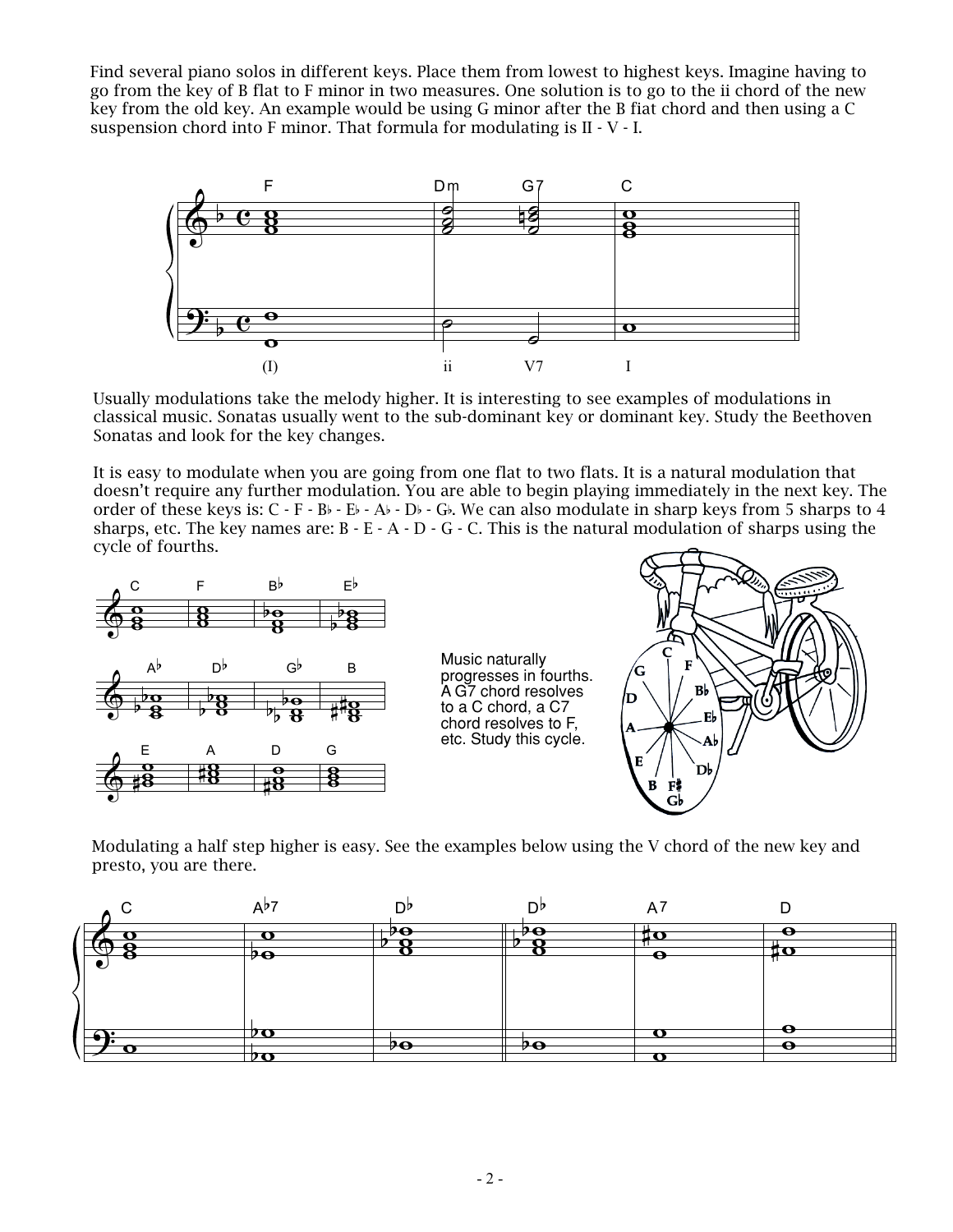Another quick way to modulate is to go to the IV chord of the new key with the bass note root of the V chord (Four over Five).



Practice the chords in all keys for maximum proficiency. Soon you will be able to modulate to any key.







**C MAJOR TO EACH MAJOR KEY**